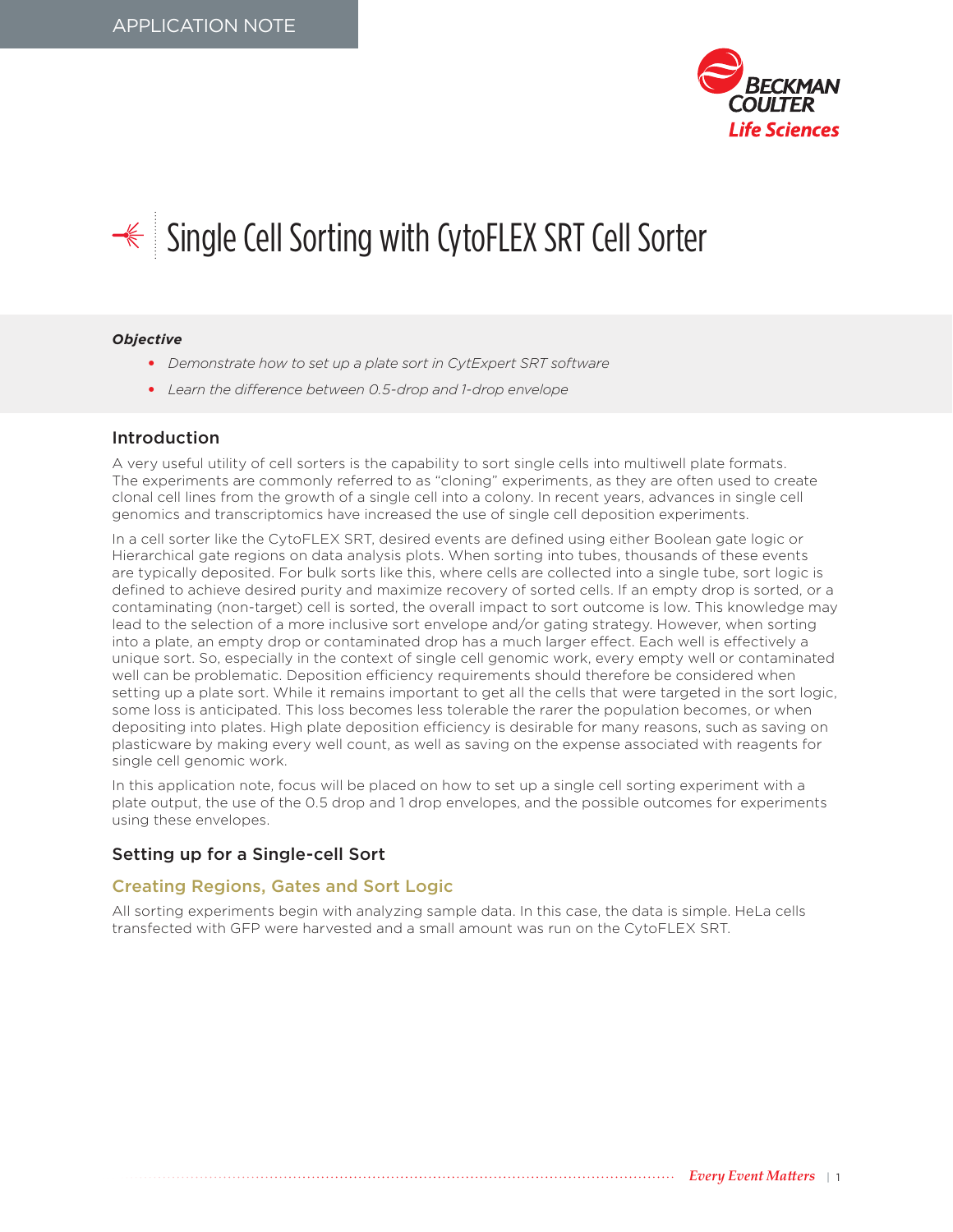

Figure 1. Example Gating for Single-cell Sorting. Cells are isolated from debris using a region gated on FSC x SSC plot. Singlet events are identified by linear relationship between SSC-H and SSC-A. Desired events are then identified based on expression levels.

For this experiment it is possible to get the events that are desired with 3 plots and 3 regions. In this experiment, the desired events are the top 20% GFP expressing cells. Three gates were used to ultimately define this population. First, cells are separated from debris by looking at FSC-A vs SSC-A. It may be necessary for different cell types to increase the gain for these channels to effectively resolve cells from small debris or dead cells.

For all sorting experiments it is important to exclude doublets (cells adhering to one another) from sort logic. There are several means to accomplish this and in this case a plot of SSC-A (area of the pulse measured) vs SSC-H (height of the pulse measured) is used. In this method, singlets will have a very tight association between these 2 parameters. Any doublets will have a similar Height signal, but due to the second event sticking to the first, they will have increased Area signal. In analysis experiments this prevents mistaking cell identity due to 2 cells being stuck together. In sorting, this prevents sorting an undesired cell stuck to a desired cell or sorting 2 cells where only 1 is required.

Finally, in this experiment, the decision was made to only sort the highest expressing GFP positive events. A region was drawn to include the top expressors of the fluorescent protein. Finally, the highest GFP expressing events were included in gate P3. Using gate statistics, the region was drawn to include the top 20% expressors of the fluorescent protein.

## Setting up the Plate Sort

CytoFLEX SRT's automated setup workflows have already done the work of finding stable droplet formation and drop delay. The user calibrates the plate positioning (for more information see the CytoFLEX SRT IFU, Chapter 5) prior to defining the logic and plate layout.

Create a new tube for your experiment and click the plate sorting icon, see figure 2.



Figure 2. Adding Tube to Experiment. The red outline identifies the Plate Sorting icon used to add tubes to the experiment file.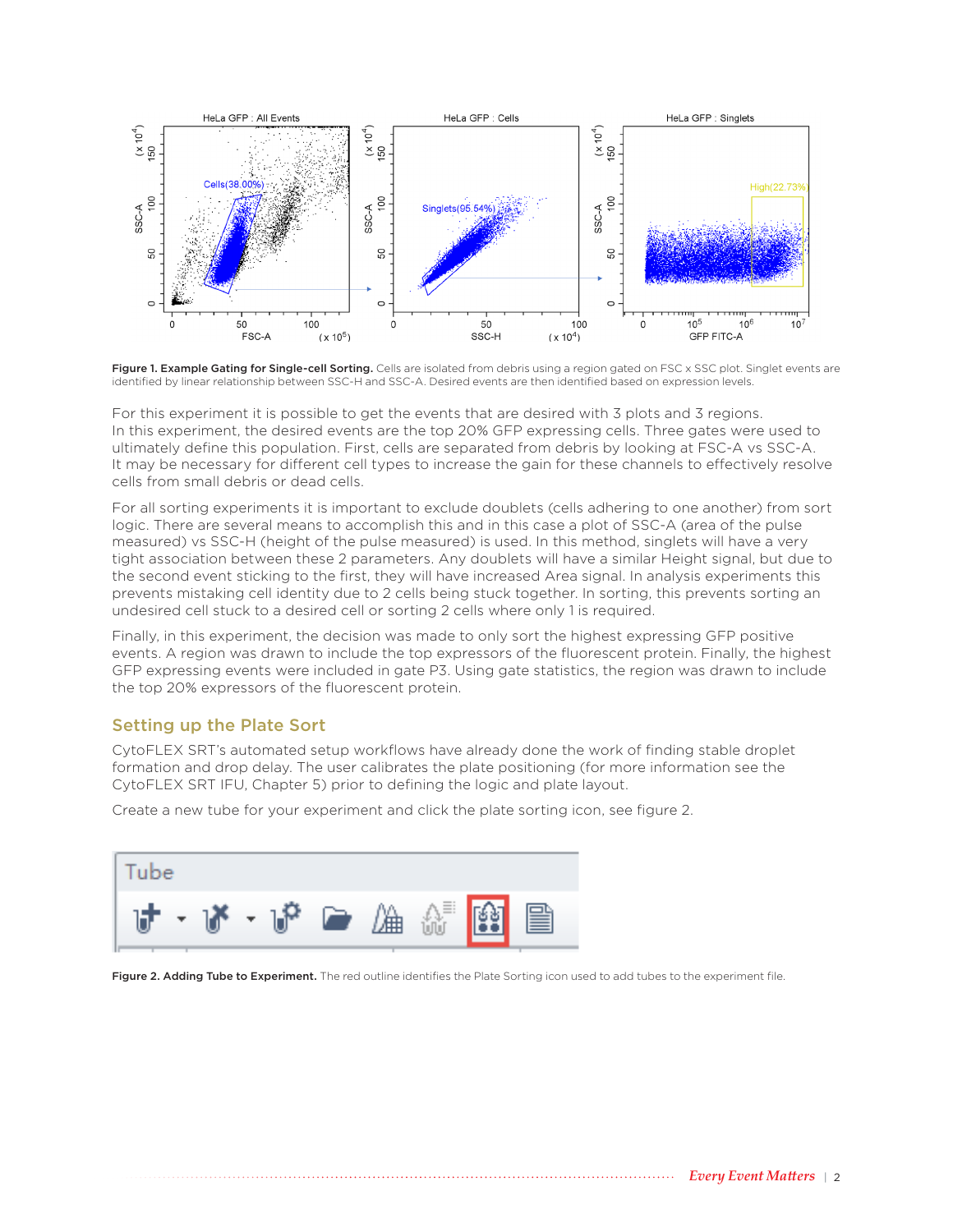

Figure 3. Blank Plate Layout. Outlined in red is the button used to define a well or series of wells as a sample well.

A blank plate layout will appear, figure 3. First, indicate what media (plate type) you are sorting into. Then indicate the direction you wish the plate to be filled, whether by rows from left to right, across rows, down columns, or serpentine across columns or rows.

Select all the wells you wish to have cells deposited into. In this case we have left the outer wells empty. This is often done in cell culture experiments as the outer wells can dry out quickly over long-term culture. Any wells can be left open or filled as the experiment requires.



Figure 4. Completed Plate Layout. A plate layout showing wells assigned to be sorted, indicated in green.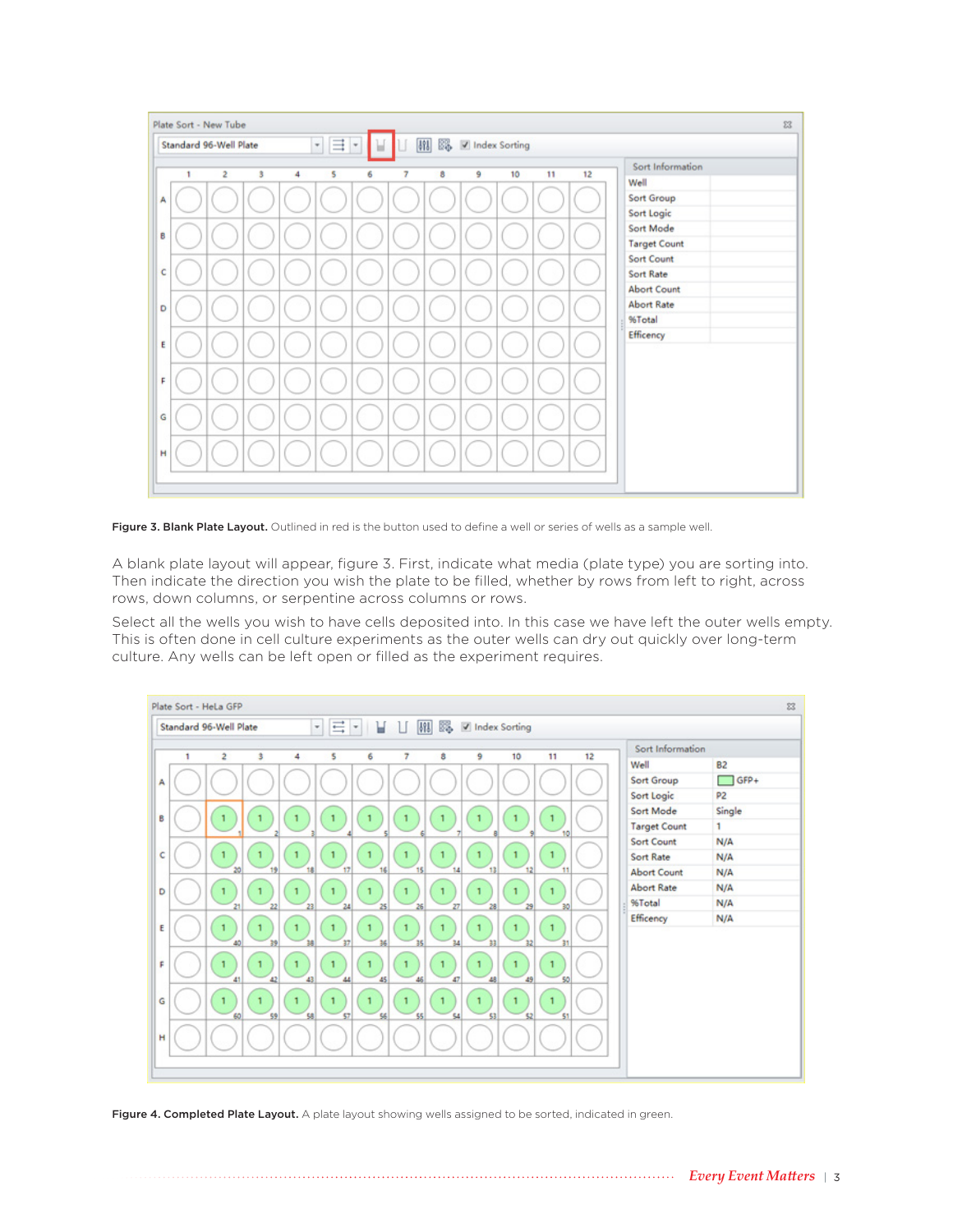Name the Sort Group (free text) and assign well color to the group. In this case, we named it "GFP+" and assigned it the color green, figure 4. Define the population to be sorted into the indicated wells by choosing from the hierarchical gate list, choosing "Single" Sort Mode and assigning the desired Target Count. Click OK to accept.

Once Start Sort is clicked, plate sorting begins. Multiple plates can be run with the same settings by choosing Duplicate tube without data and clicking Start Sort again. Additional populations can be sorted into empty wells by defining individual wells or groups of wells. However, only one gate can be assigned per well.

### Sort Envelopes

When sorting into plates for single cell applications, an important consideration is the sort envelope size. The size of the sort envelope considers the position of the cell within the droplet when deciding whether to sort or abort the event, see figure 5. It asks, "Will the event remain in the desired drop, or will it move to the preceding or trailing droplet?"



Figure 5. Drop Sort Envelope Illustration. An illustration of 0.5 drop and 1 drop sort envelopes. The cell cartoon indicates locations in the droplet that would be sorted in each envelope condition.

In the Sort Guard Illustration (figure 6), the effect of two envelopes used with Single sort mode are shown. A 1-drop envelope indicates that as long as the event of interest is predicted to be anywhere within the droplet and there are no contaminant cells in the leading and trailing edges of the drops above and below, the droplet will be sorted. However, before this event was in a droplet it was in the flow cell for interrogation and then in a laminar stream. As the interface between droplets narrows and droplets begin to break off, cells that are in the narrowing spaces might move into a trailing or preceding droplet, dependent upon their position in the stream, possibly resulting in sorting an empty droplet into a well if the event moves out of the charged droplet. If the target cell is not in the predicted drop, then sorting the empty drop results in an empty well. CytoFLEX SRT deals with this issue by using a Guard Band that will abort cells that have contaminants that are in the edges of neighboring drops.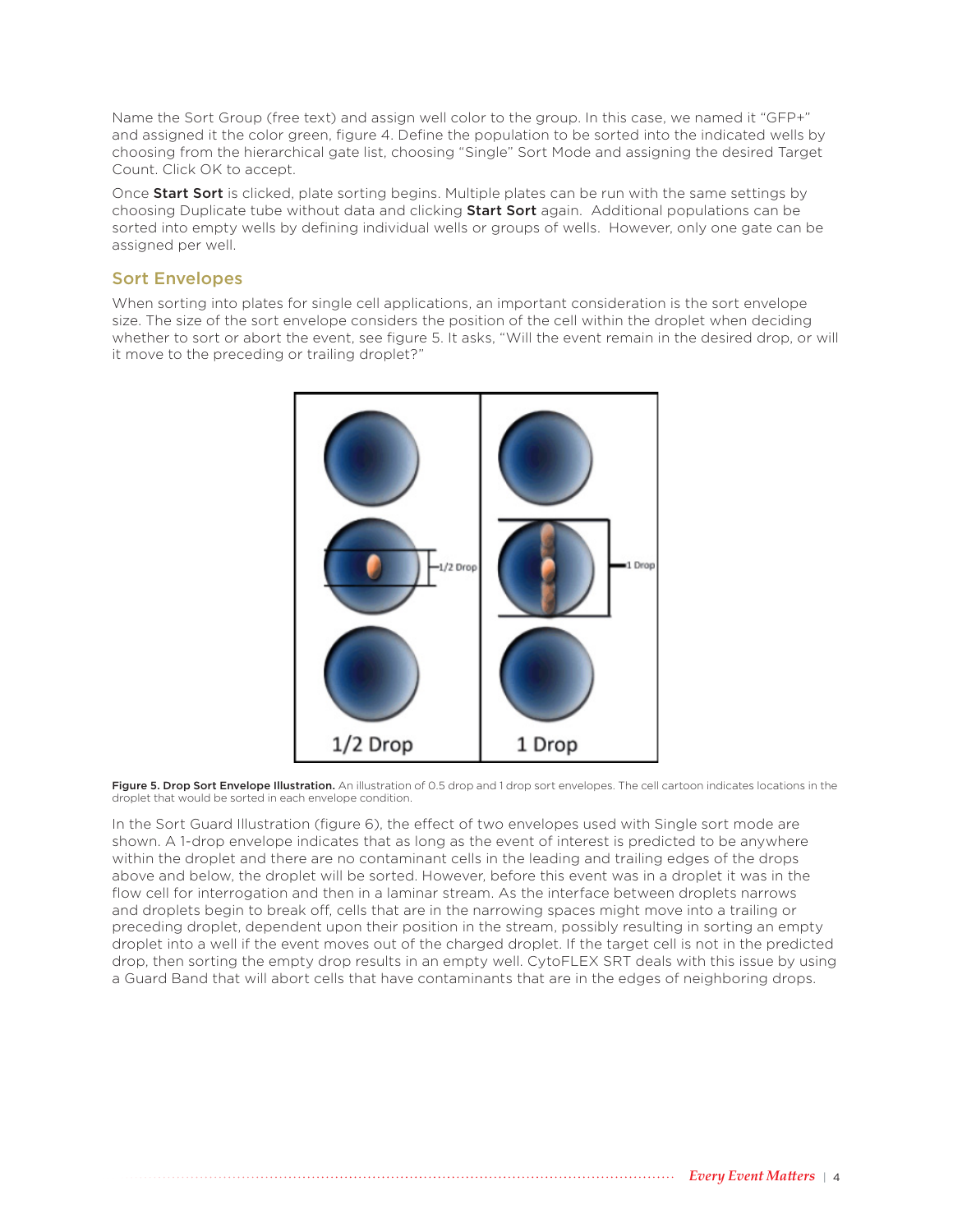

Figure 6. Sort Guard Band Illustration. The black rectangle indicates the 15% of a drop area in the leading and trailing drops that will cause aborts if a contaminant is likely to be present. The left event would be sorted, the right would be aborted.

In contrast, the 0.5 drop envelope addresses this issue by only sorting droplets where the cell of interest is predicted to be in the center 50% of the droplet. This lowers the chance of sorting an empty droplet into a well. The default sort envelope when using Single mode in the CytoFELX SRT is 0.5 drop.In a plate sort, using a 1-drop envelope will have two likely outcomes. Abort rate will be lower and, thereby plates fill more quickly with less loss of target cells. Second, overall plate filling efficiency could drop as a result of some wells receiving empty droplets. Alternatively, when using the default 0.5-drop envelope the situation is reversed. Plates may fill more slowly, but overall plate filling efficiency is higher. Both plate efficiency and speed to fill the plate will also be affected by sample properties such as size of the cell, event rate of the sort, and target cell percentage.

#### Tips for success

- It is important to calibrate the plate to ensure the stream hits the target, especially when adding a new sort media output.
- When filling the plate completely is most important, the default Single mode 0.5 drop envelope is recommended.
- Confirming plate calibration takes little time and can give reassurance that droplets will hit targeted wells.
- Plate efficiency can be measured in numerous ways such as PCR confirmation, multi-well plate imaging, or visual confirmation in a fluorescent microscope (shown below in Figure 6)).
- Be mindful of volume of both plate wells and droplets themselves in a low volume microplate. A cell that was sorted may land outside of collection media and desiccate. Also, sheath in the droplet is sorted along with the cell, so when sorting more than one cell per well in low volumes, the sheath contribution to overall volume could become an issue.